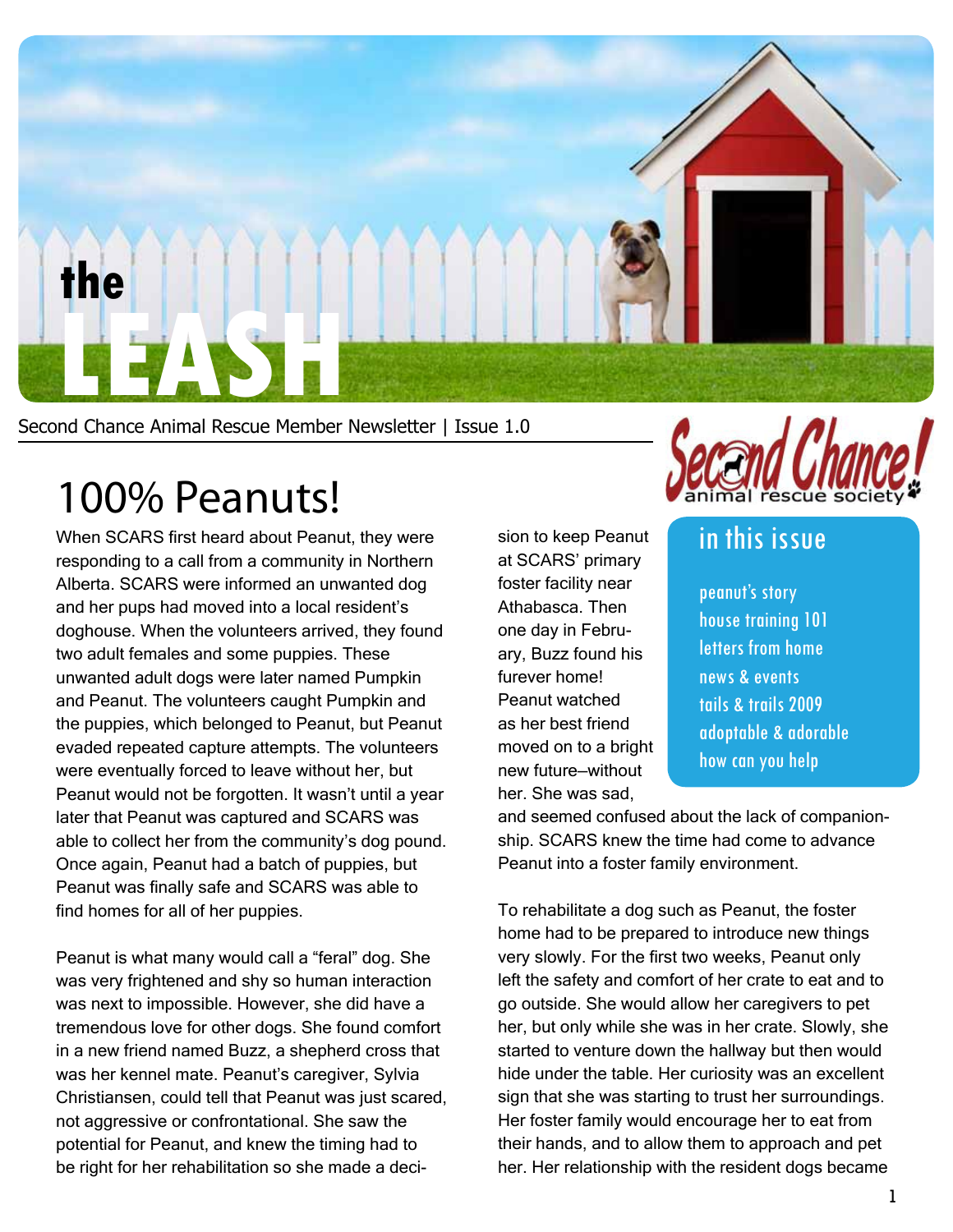

stronger. They were pivotal in Peanut's rehabilitation process. They showed her that human interaction was actually a very positive thing. Within six weeks, her four-foot safety distance had been reduced to about one-foot and was allowing her foster parents to approach her slowly and pet her gently.

After being in SCARS care for almost 18 months, Peanut was ready for adoption if the right home came along. The new home would have to accept that she might always be shy. Within four days of announcing Peanut was ready to be adopted, her family found her. The family came to meet her and saw the same potential that Sylvia saw in her many, many months ago. Peanut was brought home by her new family in May 2009 for a long life of unconditional love!

## HOUSE TRAINING 101

Searching for the right puppy for you home is an exciting experience. Choosing a name, picking out collars and leashes, selecting a healthy choice of dog food and finding just the right bed for your new furry companion is very rewarding. When you bring your new puppy home, you might find things a bit overwhelming. Schedule changes and new routines are made. One of the first routines that should be made is a house training schedule for your puppy. House training can be one of the most stressful tasks when owning a puppy. Consistency is vital when conducting a routine.

The most important thing an owner must remember with house training is patience. It is a team effort between members of your family and your new puppy.

The first course of action in housetraining is to promote the desired behavior. You need to:

- designate an area outdoors where your puppy can eliminate;
- always guide your dog to the designated area to do its business; and
- give positive reinforcement when your pet is finished.

Your pet will eventually learn that this is the place business should be completed.

A two- to four-month old puppy's bladder muscles are not completely trained so it will need to be taken outdoors every one to three hours. Older puppies can generally wait longer between outings. Most puppies should be taken out:

- Immediately after waking in the morning
- Immediately after naps
- Immediately after meals
- Immediately after playing or training
- After being left alone
- Immediately before being put to bed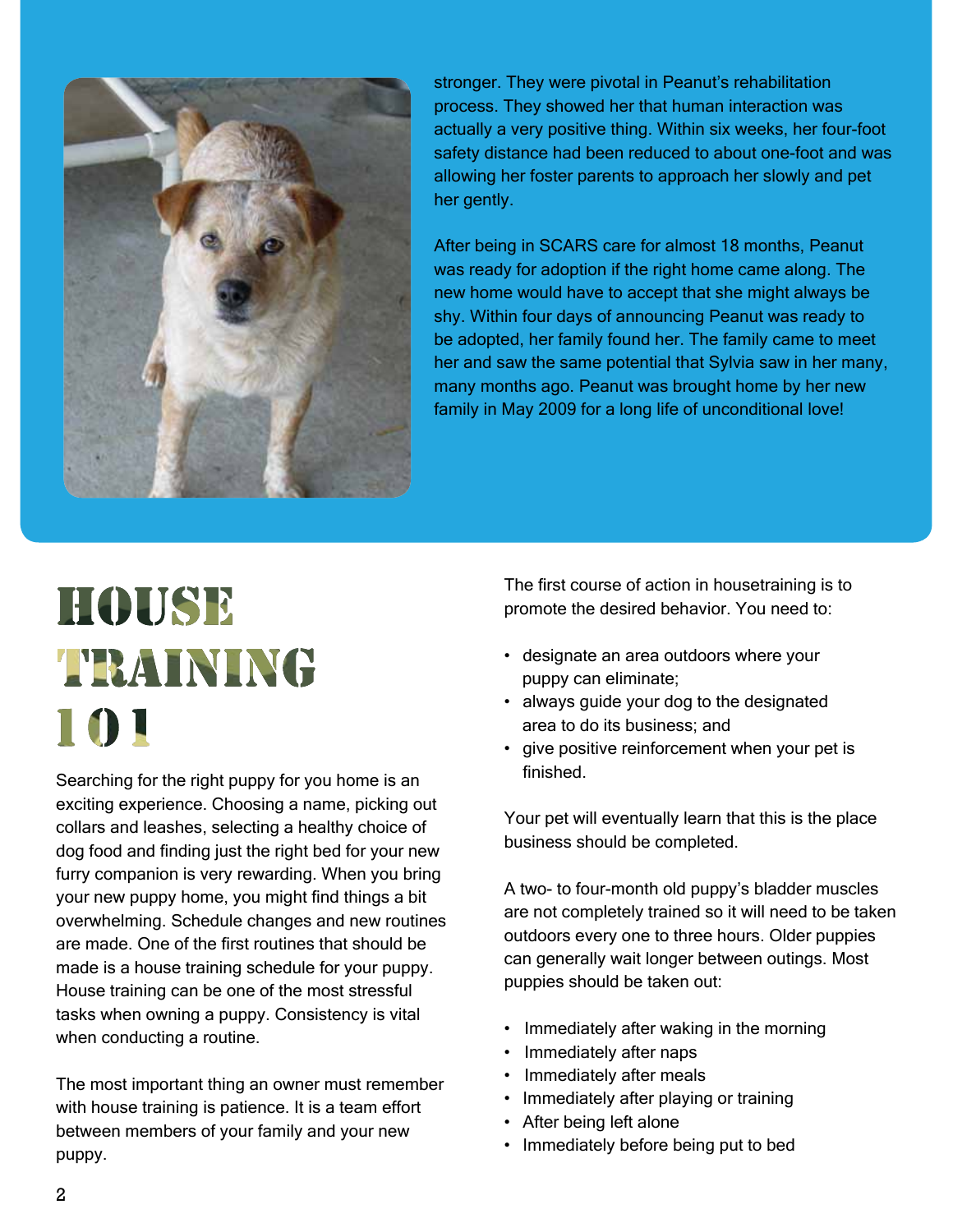Teaching your puppy a command or cue to eliminate is an effective way to encourage them what they`re doing is a desired behavior. If your puppy eliminates on cue, be sure to praise it with plenty of positive reinforcement.

Avoid giving your puppy a large meal just prior to confining it or it may have to go when you're not around to take it out. Limit feeding to two times daily for a consistent schedule.

- Have food available for only 20 minutes, and then remove it.
- The morning feeding should be at least one hour before you leave for work, with plenty of supervised outings so the puppy has the opportunity to eliminate before being left alone.
- The evening feeding should be done several hours before the puppy is confined for the night.

A puppy should always be supervised when they are in the house and outside of his x-penned space.

Watch for signals that the puppy may need to eliminate:

- Sniffing, circling or whining
- Gravitating to corners or trying to go out of sight
- As the puppy gets older, try to distract and redirect the puppy as you see these signs before taking it outside to its designated elimination area. This will teach it to hold its bladder longer. It is suggested to increase this time by five minute intervals every two weeks.
- Baby gates can be helpful to control movement throughout the house and to aid supervision.

In summary, keeping a puppy in a confined area when unsupervised, by controlling the feeding schedule, exercise sessions, confinement periods and trips outdoors to the designated elimination area, your puppy will quickly develop a reliable schedule for eliminating.

## CRATE TRAINING 101

Training a puppy to be comfortable in a crate is a good way to keep him safe and confined during house training and when left unsupervised. Most puppies will quickly accept a crate if you make the introduction very positive.

Dogs are den animals, so it is actually normal for them to gravitate to a "safe place." A puppy will not normally eliminate in its crate, provided that it is given opportunities to eliminate outside of it, or if the crate is not too large for it. When choosing a crate size, choose one that is one and a half times the length of the dog/puppy (excluding the tail) and wide enough that they can lay down with their legs stretched out and their feet and ears are not touching the sides.

A good rule to follow when trying to determine how long a puppy can be confined in its crate is to take its age in months and add a month. For example, a three month old puppy can be left in a crate for up to four hours. If you can not provide the opportunity for your puppy to be out of its crate within this time frame, place the crate in a small area, and provide puppy pads or paper on the floor, and leaving the door to the crate open while you are away is best. Be sure this area is as close to the door that you would like the puppy to use when going out to eliminate. Placing an x-pen around the open door crate will provide the puppy with enough space to leave his crate to eliminate on puppy pads and to return to the crate to rest while you are away.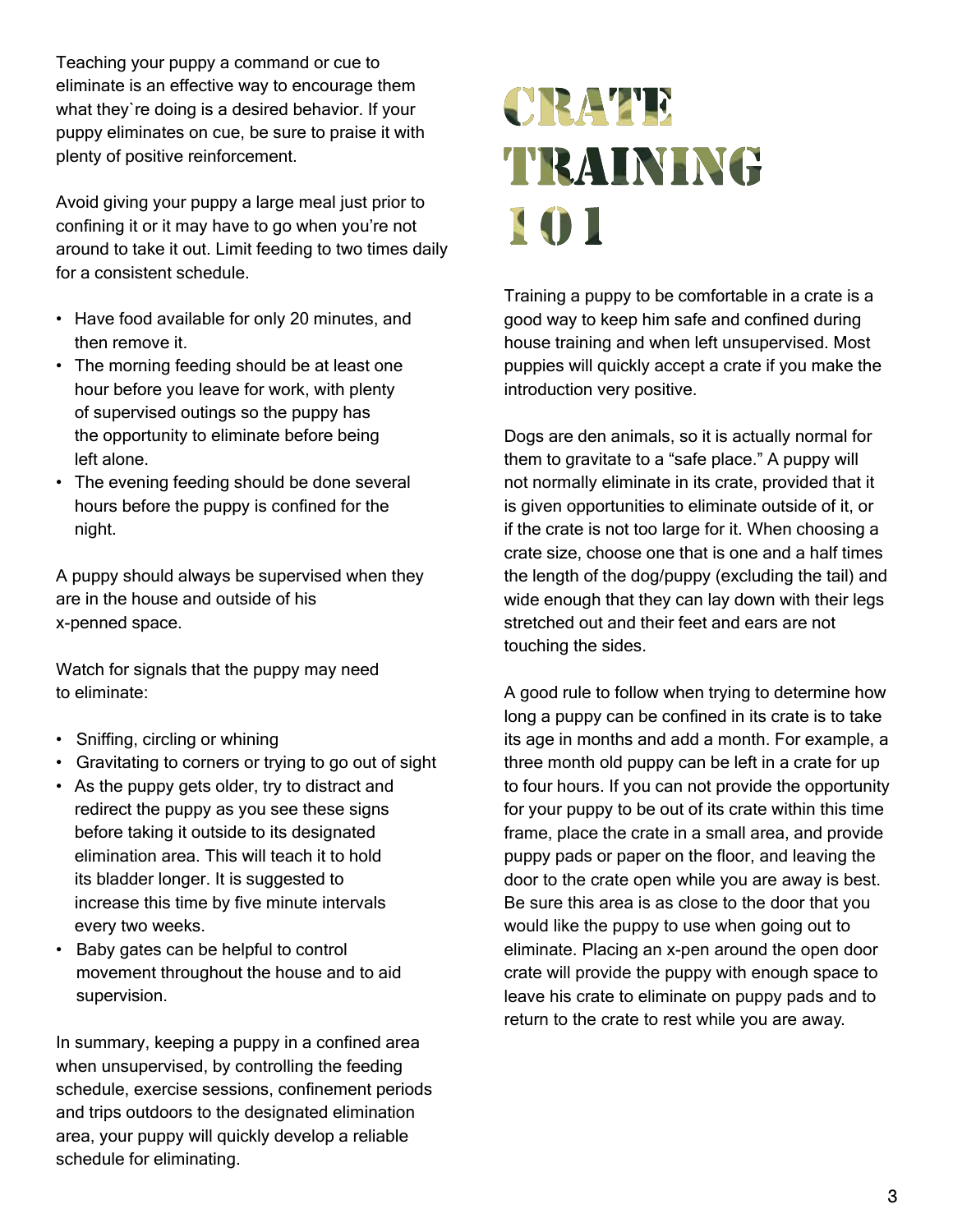# **letters from home**

| is awesome here! I have a mom and a dad and my very own<br>boy! He always wants to play with me and pet me. They even<br>made me my favourite toy, a ripped up tee shirt with a knot in<br>I'm learning a lot here. Did you know that sitting and staying<br>it, great for tug of war.<br>gets you petted all over and everyone gets happy with me? And<br>my mom says that although I am very well behaved there's a lot |  |
|---------------------------------------------------------------------------------------------------------------------------------------------------------------------------------------------------------------------------------------------------------------------------------------------------------------------------------------------------------------------------------------------------------------------------|--|
| more she wants to teach me.<br>I'm grateful to SCARS for saving me and my puppies and finding<br>homes for all of us. And even though it has only been a month,<br>I have found my furever family. The little blue blanket story has<br>Teri<br>found a happy ending.                                                                                                                                                     |  |
| Best of Wags,<br>Teri<br>Read Teri's rescue story on                                                                                                                                                                                                                                                                                                                                                                      |  |
| www.scarscare.org                                                                                                                                                                                                                                                                                                                                                                                                         |  |
|                                                                                                                                                                                                                                                                                                                                                                                                                           |  |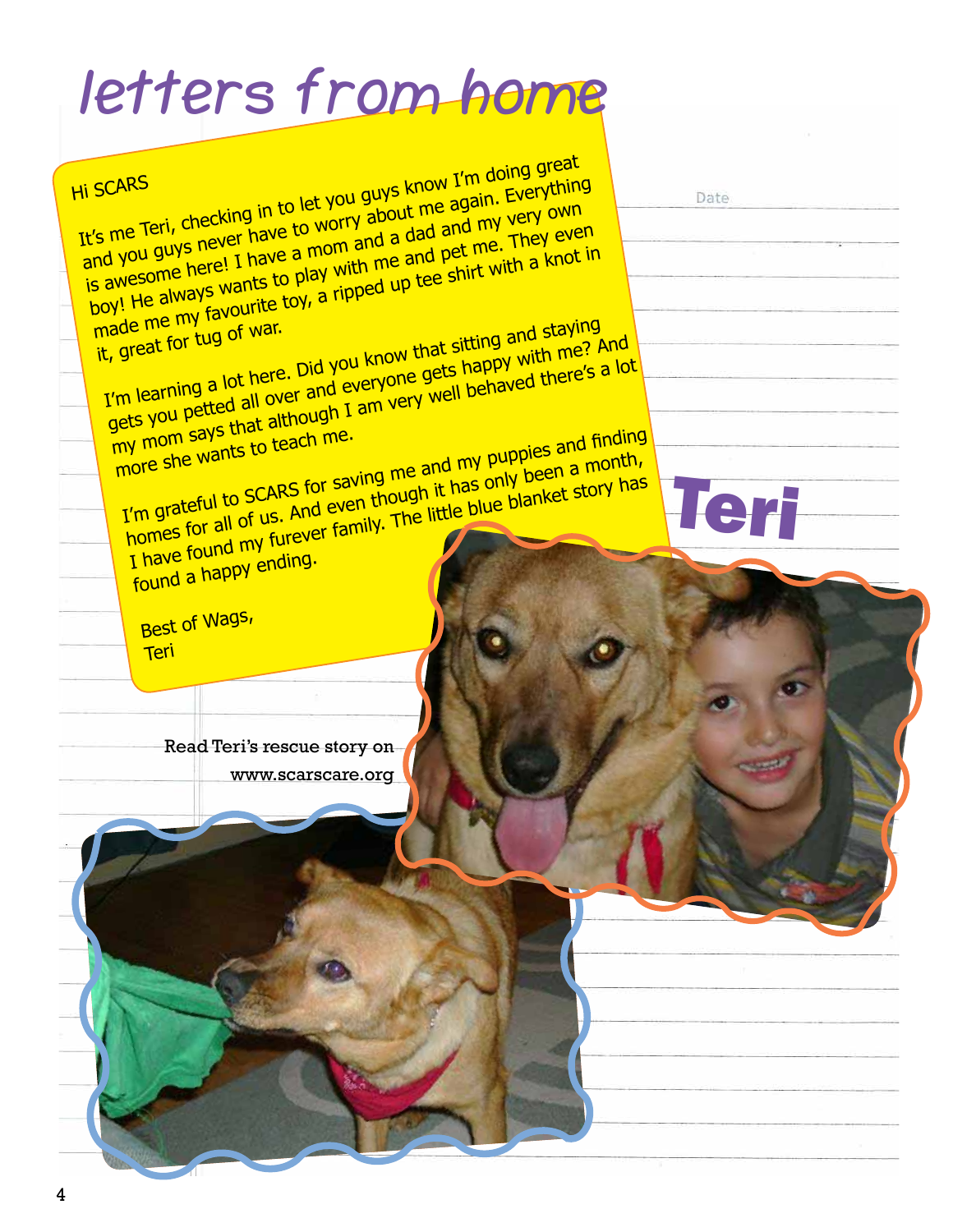#### Hello everyone!

I just wanted to update you on my new life with my new family – I'm so so so happy. I live on an acreage in Stony Plain and have a new big brother (Ziggy) who's about the same size as I am, so it's really fun running around with him –we bite each other's tails and ears. I also have 2 big sisters (Britney who's a 10 year old toy poodle and Suzie who's an 11 year old kitty cat); I luv them both. Britney and I chase each other around the house and nibble on each other for fun–she's really cool (quite a bit yappy but that's ok). Suzie is pretty quiet, she doesn't really bother anyone and quite frankly is kind of cute –maybe I'll date her.

My parents luv me lots and treat me very good (especially my dad when he scratches my belly). I now know how to sit, lie down and give my paw–I'm learning all sorts of new stuff. I'm a lucky boy.

# Chewy. Chewy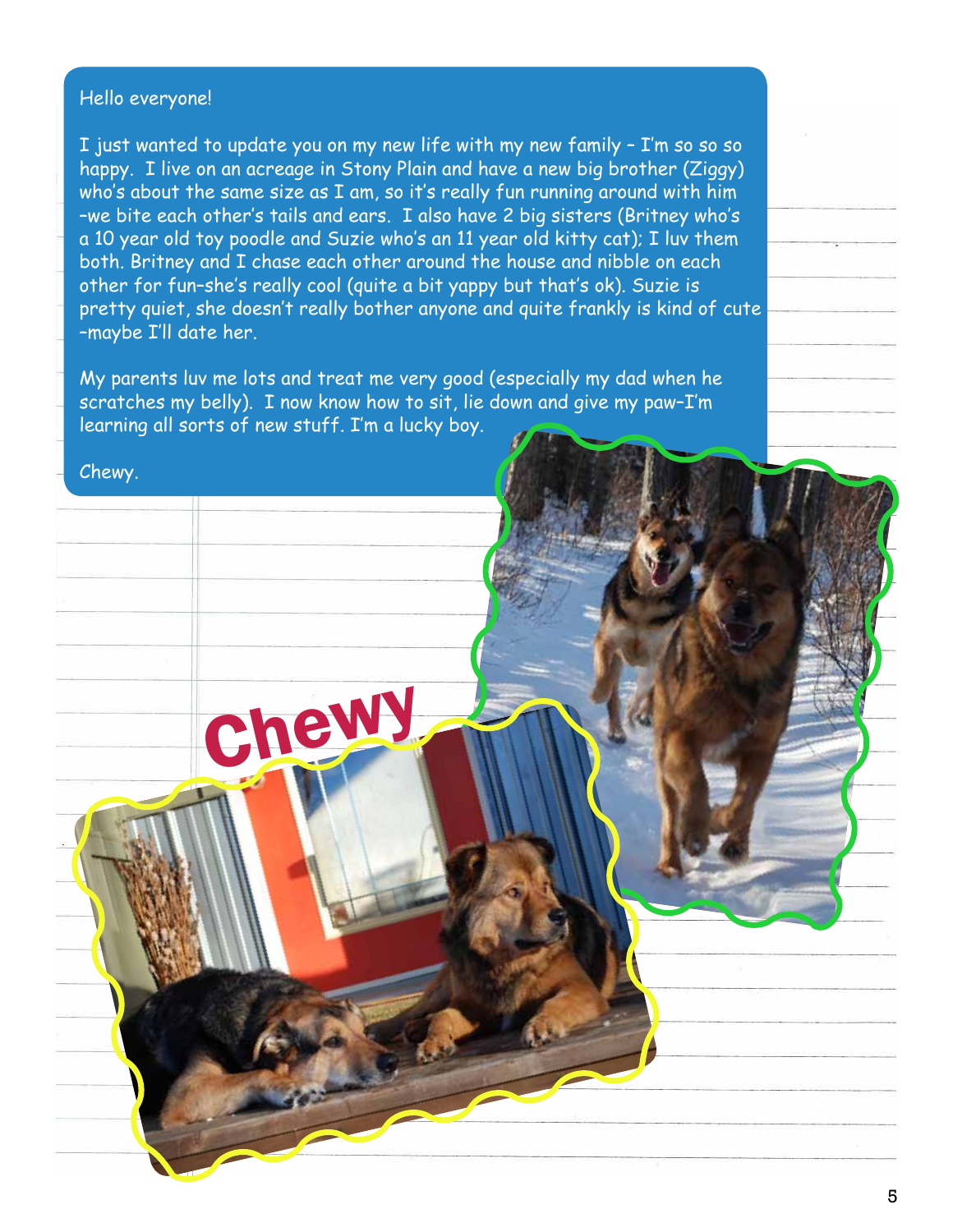## news & events

#### **SCARS receives Community Spirit Donation**

Thanks to the generosity of our supporters, SCARS has received a grant of \$25,000 through the Alberta government's Community Spirit Donation Program. Only non-profit and registered charity organizations that have received more than \$1,000 in annual donations from individual donors are eligible. SCARS received the maximum amount given through the program because of the generosity of our donors, and that is why your ongoing support is more important than ever!

For more information on the Community Spirit Program, which includes new tax incentives for donors, visit www.communityspiritprogram.ca. To donate to SCARS, visit www.scarscare.org.



On May 21, 2009, SCARS launched its new and improved website. The website highlights a pet of the month, along with a number of adoptable animals. Many user-friendly features have been added to help animal lovers keep in touch with the latest news and events happening with SCARS. Thank you to Market Web for donating their time and services! www.marketweb.ca

SCARS can also be found on Facebook and Twitter!

#### **Canines and Cocktails 2009**

Canines & Cocktails is the place to be on September 18! Join us for an amazing non-stop evening in support of animal rescue. "Woof it up" with your friends and enjoy delicious cuisine, and the opportunity to bid on a huge assortment of items in our silent or fun-filled live auction.

| Place: | The Palace Banquet &       |
|--------|----------------------------|
|        | <b>Conference Facility</b> |
|        | 3223 Parsons Road (99 St.) |
| Date:  | Friday, September 18, 2009 |
| Time:  | <b>6:30 Cocktails</b>      |
|        | 7:30 Dinner                |

Canines and Cocktails Tickets are \$35.00 and includes dinner and a live and silent auction.

Tickets can be purchased on our website or at selected The Bone & Biscuit Co. and Tail Blazers locations.

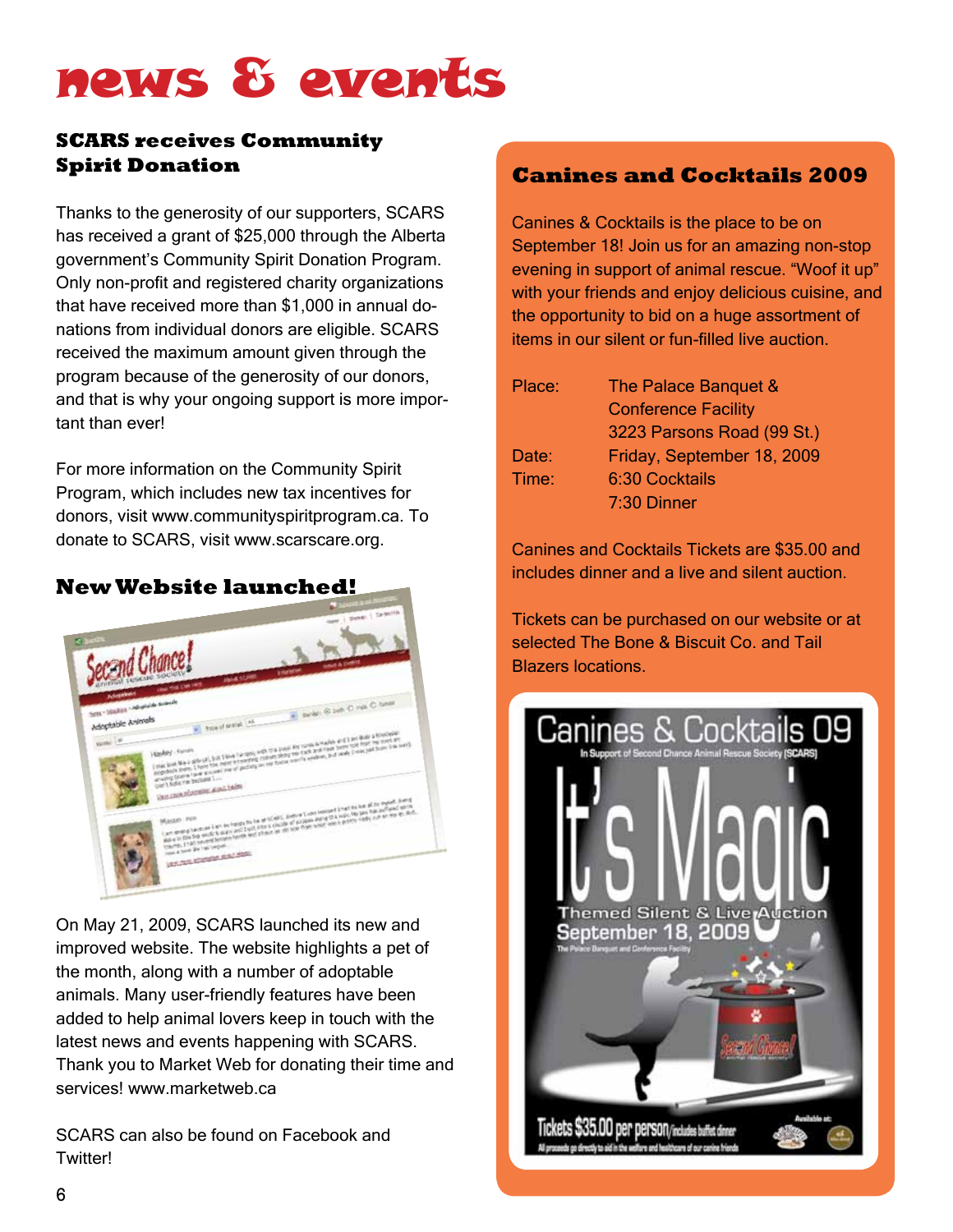## news & events cont'd

#### **SCARS visits Dog Town in Utah**

During the 2009 Pet Expo Conference last April, SCARS and PARS had the opportunity to go on a tour of Best Friends Animal Sanctuary in Utah, guided by one of the original founders. Best Friends Animal Sanctuary in Utah is best known as "Dog Town" by the National Geographic. They are home to about 2,000 dogs, cats, and other animals, who come from shelters and rescue groups around the United States for special care they can only receive at Best Friends.

Most of the animals who find their way to Best Friends have special physical or behavioral needs, and the expert staff of veterinarians, trainers and caregivers offer them all the help they require. Most of them are ready to go to good new homes after just a few weeks of special care. A few, who are too old or too sick, or who have suffered extra trauma, find a home and haven at the sanctuary, and are given loving care for the rest of their lives.

Dog Town operates very similar to SCARS, but on a much greater scale. "It was amazing to see first-hand how such a large scale animal rescue group operates, and all the opportunities to grow SCARS to help even more animals," says Sylvia Christensen, Founder and President of SCARS.



Left: Sylvia and company at Dog Town.

#### **Farm Credit Canada donates \$500 to SCARS**

SCARS would like to thank Lorraine Spreadbury an<sup>d</sup> Farm Credit Canada for donating \$500 to SCARS. Lorraine is a foster home for SCARS, who also adopted Zoe, a SCARS dog to keep as her own.

> Right: Sylvia and Lorraine with furry friends, Uma and Zoe.

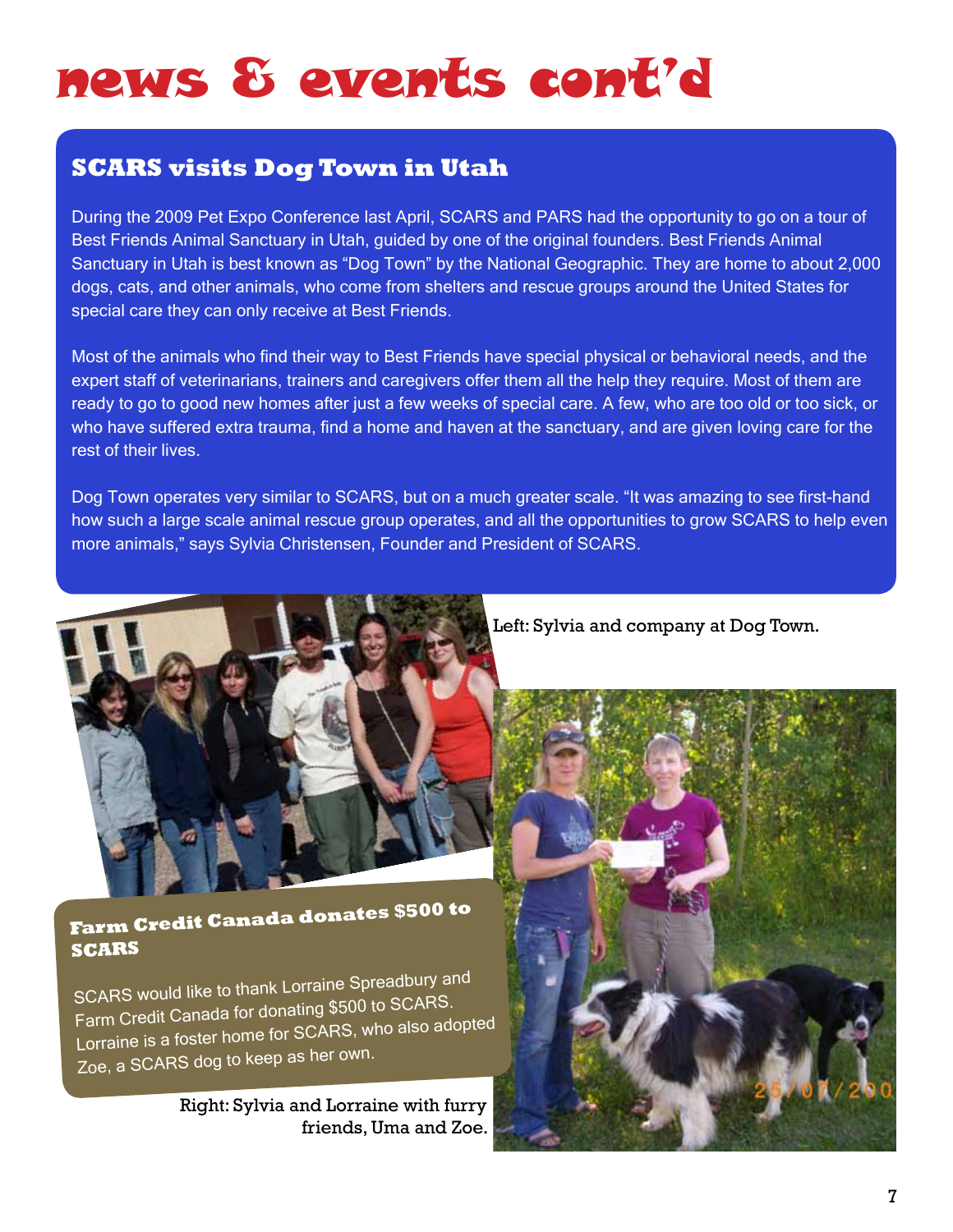## **Tails & Trails another success!**

A really fun and very successful Tails on the Trails event was held on Saturday, June 6 at Lion's Park in St. Albert. This year, 110 registered dog walkers raised \$25,000 in pledges plus an additional \$1,500 from raffle tickets and a BBQ.

This year's event included adoptions. Event supporters got to meet many of our adoptable animals and we are thrilled to report that fourteen dogs found their forever home as a result of this event.

 A heart-felt thank to all the pledged walkers, and the close to 40 volunteers. As well, we sincerely thank all of our generous sponsors (listed below). Without you, this event would not be possible. A very big bow wow WOW to each of you!

#### **2009 TAILS & TRAILS BUSINESS SPONSORS**

Absolute Dollar Auntie Em's Dog and Puppy Care Barker's Pet Motel Beaverhill Veterinary Services Ltd Bone & Biscuit – St Albert Bone & Biscuit – The Hamptons Busy B Thrift Store – Tofield Callingwood Safeway Canada One Office Products Caps Cold Beer Store – Tofield Champion Pet Foods Costco Wholesale 149 St Doggma Decorum Doggy Style Deli Ellerslie Dental Studios

G&E Pharmacy Gateway Village Safeway **Goodwill** Happy Tiers Ltd Cake Design Hastings Lake Gardens Hermitage Vet Hospital Inglewood Safeway Italian Bakery K-9 Choice Kingdom Pets **Medical** Oxford Square Save-on-Foods Pet Rescue Magazine Priority Printing Purina

Rae "The Nutman" Reynolds Mirth Richards & Farmer LLP Ricci Hair Co St Albert Canadian Tire Sturgeon Valley Athletic Club Superstore Wholesale Club Tail Blazers – Gateway Blvd The Coast Edmonton Plaza **Hotel** Tim Horton's Capilano Mall Tofield Bottle Depot Tofield True Value Vic's Super Drugs

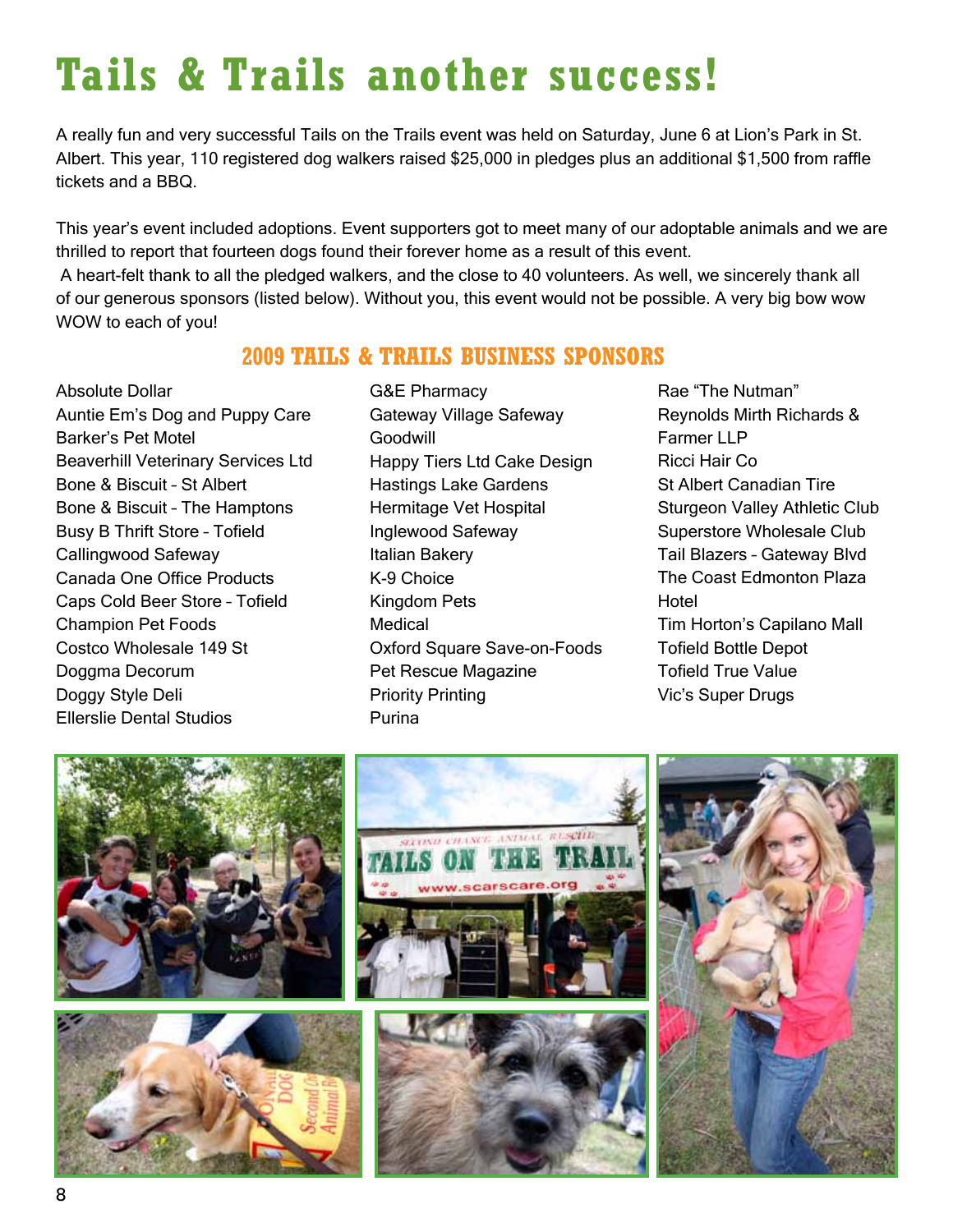## adoptable & adorable!

My favourite game is tag, oh besides playing fetch. I am crate trained, house trained, listen very well, and am just an all around happy go lucky guy. Also, I am only about two years old. Just like you I have some stipulations as to where I would like to live. I would love to go to a home that does not have cats, as they are too fast to catch, and because I love to live life to the fullest, a home without small children might be best.

**<sup>R</sup>uebe<sup>n</sup>**

**<sup>Z</sup>ahar<sup>a</sup>**

**<sup>F</sup>io<sup>n</sup> <sup>n</sup>**

**M a**

**c C o o<sup>l</sup>**

I'm a red heeler, likely close to two years old. I'm leash trained, crate trained and house trained. I'm 60 pounds and medium sized. I need a fully fenced yard about six feet high to keep me safe. I still have some work to do when it comes to meeting strangers, so a calm assertive, active family would be the best fit for a girl like me.

I am a very gentle soul. I am about 6 or 7 years old which means that I am in the prime of my life. I am extremely laid back around other dogs (even the yappy small ones who try to jump on my back), but am pretty scared of people. I know I will come to trust my people soon.

**Puggl<sup>e</sup>**

I am about the size of a Beagle with the sweetest Pug face. I LOVE attention from the kids and grown-ups alike, and seem to like the other animals (as long as they are not too bossy).